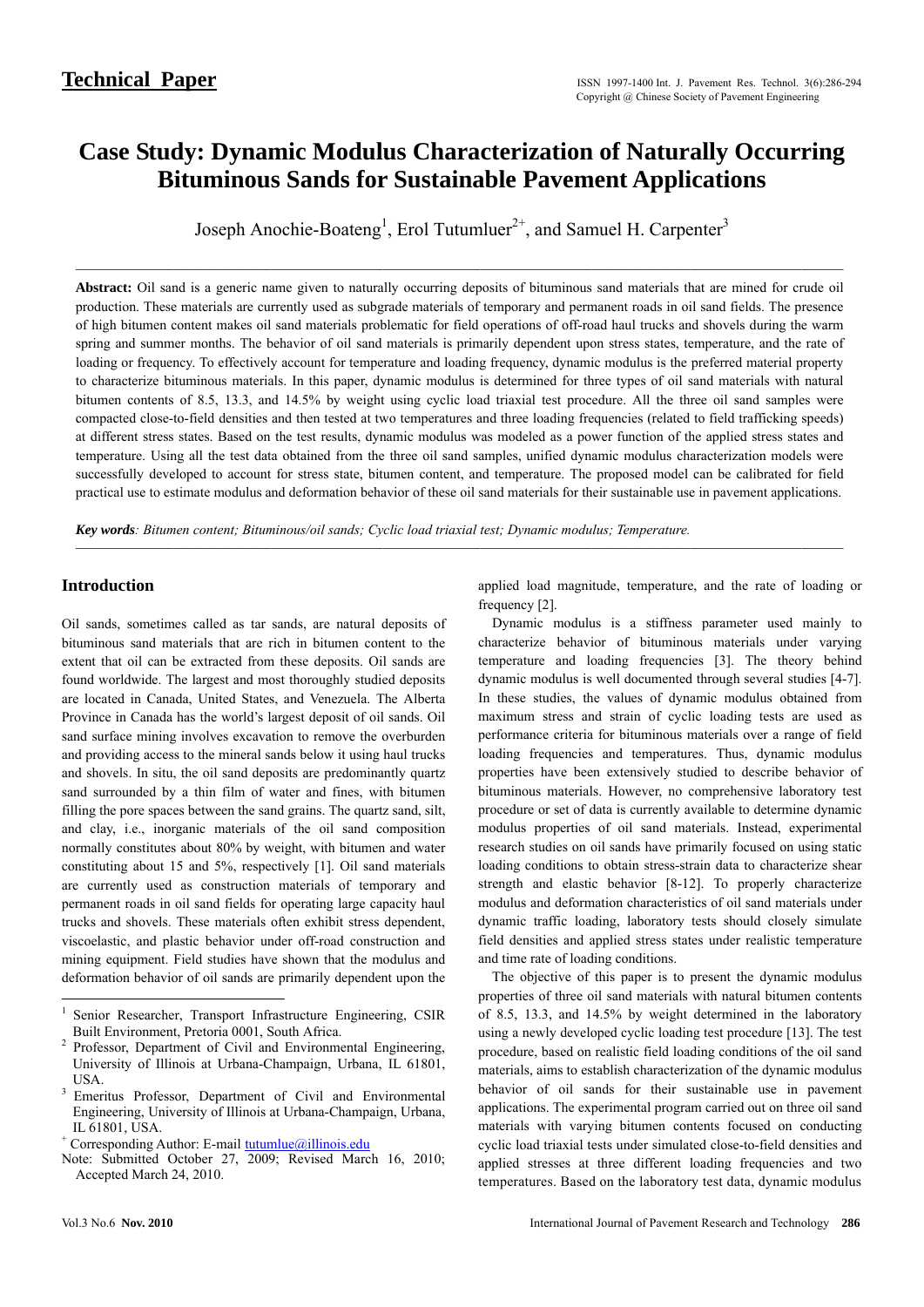

**Fig. 1.** Oil Sand Gradations Compared with 4.75*mm* NMAS Fine Asphalt Mixes.



**Fig. 2**. Oil Sand Sample: (a) Loose State; and (b) Gyratory Compacted Specimens.

models are developed for each oil sand material using the applied stresses, and the loading conditions. Using all the test data for the three oil sands, combined dynamic modulus models are also developed to include applied stresses, bitumen content, and temperature as variables in the predictive equations established with the goal to characterize modulus and deformation behavior of the oil sand materials.

## **Materials Tested and Properties**

Three types of oil sand materials selected for this study were obtained from Suncor Energy (SE), Inc. and Syncrude Canada Ltd. oil sand mines in Canada. The selection of these samples was mainly based on their field loading behavior under construction and mining equipment, and the ongoing research on these materials. Suncor Energy, Inc. provided two types, SE low and high grades with respect to the bitumen contents, whereas Syncrude Canada Ltd. provided one sample of the Aurora (AU) high grade oil sand. The soil and all the oil sand samples were shipped in separate barrels from Caterpillar, Inc. Technical Services Division in Peoria, Illinois to the University of Illinois Advanced Transportation Research and Engineering Laboratory (ATREL) for the laboratory tests.

The oil sand samples were initially tested for bitumen and water contents using American Association for State Highway and Transportation Officials (AASHTO) T 308 and T 265 test procedures, respectively [14, 15]. The bitumen contents were found to be 8.5, 13.3, and 14.5% for the SE low grade, SE high grade, and AU high grade, respectively; and the water contents were 1.4, 3.2, and 2.2%, respectively. Accordingly, the Suncor Energy high and low grades samples were designated as SE-09 and SE-14, respectively, and the Aurora high grade was designated as AU-14.

After separating bitumen from the oil sands through burning in the oven, washed sieve analysis tests were conducted on the sand ingredients to determine particle size distributions of the three oil sands using AASHTO T 27 [16]. Gradation analyses performed on the oil sands show that SE-09 sample is finer with maximum particle size (Dmax) of 0.60*mm* compared with 2.36*mm* for both SE-14 and AU 14 samples. Fig. 1 shows the gradations for the three oil sand mixtures. Note that these gradations were not designed but represent the actual particle size distributions of the naturally occurring oil sand mixtures. The gradations indicate that all the three oil sand samples are uniformly graded fine to medium sands, which are similar to grain size distributions for typical oil sand materials reported by Cameron and Lord [17]. Fig. 1 also compares oil sand particle size distributions with typical 4.75*mm* nominal maximum aggregate sizes (NMAS) of fine graded hot mix asphalt mixtures.

## **Sample Preparation**

Field density levels and compaction properties of the oil sands were achieved in the laboratory samples using a gyratory compaction device. Cylindrical specimens of the oil sand materials, 150*mm* in diameter by 150*mm* high, were prepared for cyclic triaxial testing using an Australian Industrial Process Controls Ltd. (IPC) Servopac gyratory compactor. The specimens were compacted at different density levels depending on the applied number of gyrations at the approximate density states in the field. A 150-mm diameter filter paper was placed at the bottom of a gyratory compaction mold. The required amount of oil sand material to achieve the expected density was placed in the mold. Another filter paper was placed on top of the specimen and compaction was initiated until the expected specimen density was achieved by simultaneous action of static compression and shearing action resulting from the motion of specimen. When the compaction process was completed, the specimen was ejected from the mold by a pneumatic system setup.

The typical bulk densities achieved in gyratory compactors were  $2,000kg/m^3$  at 100 gyrations for SE-09 and  $2,050kg/m^3$  at 40 gyrations for SE-14. The density achieved for AU-14 was  $2,050kg/m<sup>3</sup>$  at 25 gyrations. These achieved densities obtained for the 150*mm* in diameter by 150*mm* high cylindrical specimens prepared were very close to field density values reported by Joseph [2]. The air voids determined for the three oil sands after compaction using the AASHTO T 166 and AASHTO T 209 procedures were found to be 12.6, 8.0, and 6.7% for the SE-09, SE-14 and AU-14 samples, respectively [18, 19]. Following compaction, the oil sand specimens were placed in 0.6*mm* thick latex membrane and conditioned in a temperature chamber for a minimum of 6*hrs* before testing. Fig. 2 shows loose and compacted states of the AU-14 oil sand sample.

## **Experimental Program**

Oil sand materials soften and become problematic at temperatures above 28°C in the field during warmer months to the extent that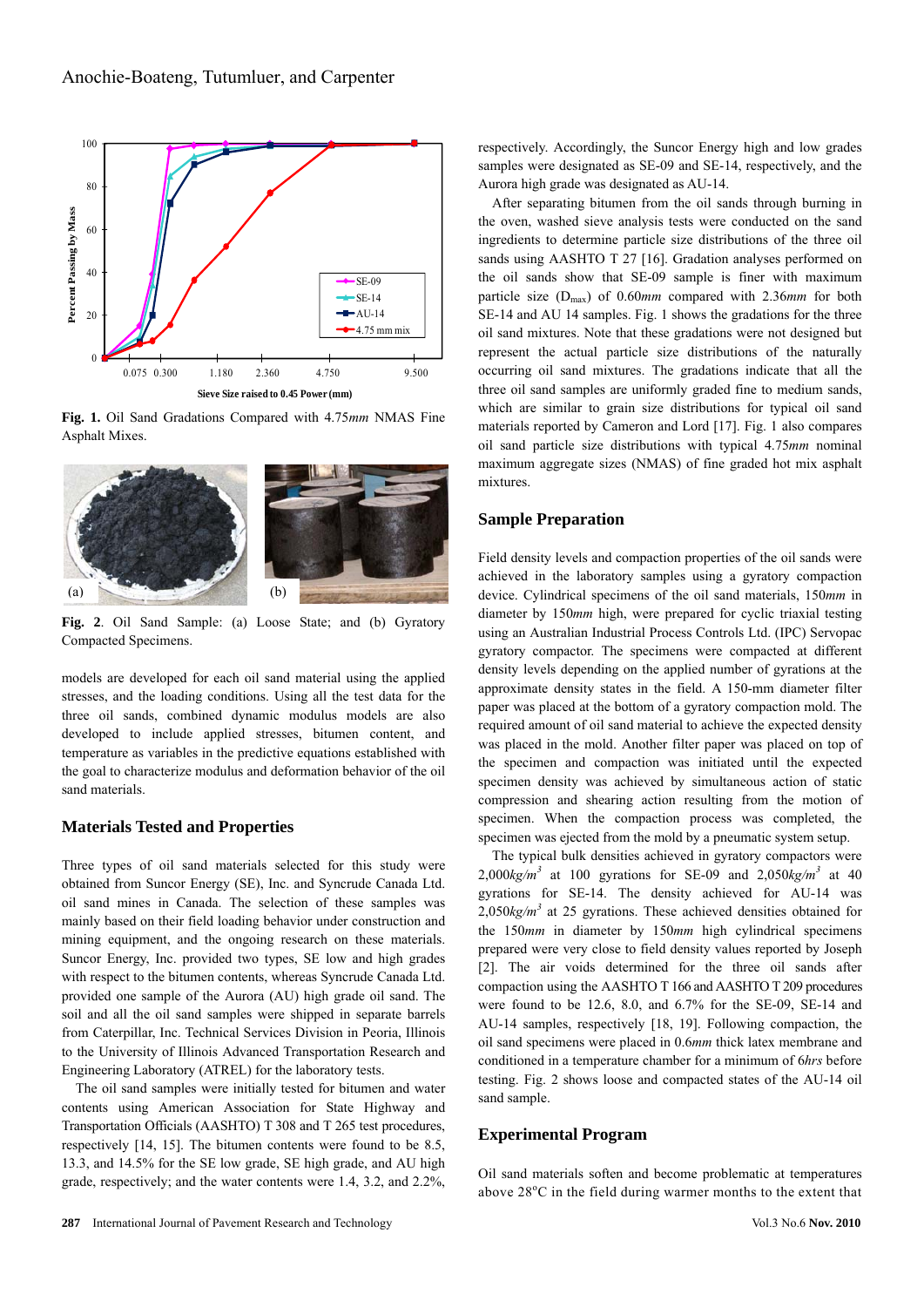| <b>Table 1.</b> Experimental Program for the Oil Sand Study. |                               |              |            |                  |            |              |  |
|--------------------------------------------------------------|-------------------------------|--------------|------------|------------------|------------|--------------|--|
| Loading                                                      | $\mathfrak{D}_{\mathfrak{p}}$ |              | 5          |                  | 10         |              |  |
| Frequencies $Hz$ )                                           |                               |              |            |                  |            |              |  |
|                                                              | $\sigma_3$                    | $\sigma_{d}$ | $\sigma_3$ | $\sigma_{\rm d}$ | $\sigma_3$ | $\sigma_{d}$ |  |
|                                                              | 41.4                          | 414          | 414        | 41.4             | 414        | 414          |  |
| <b>Stress States</b><br>(kPa)                                | 69.0                          | 414          | 69.0       | 41.4             | 69.0       | 414          |  |
|                                                              | 137.9                         | 414          | 1379       | 414              | 1379       | 414          |  |
|                                                              | 206.9                         | 414          | 206.9      | 414              | 206.9      | 414          |  |
|                                                              |                               |              |            |                  |            |              |  |

Test Temperatures =  $20$  and  $30^{\circ}$ C

Total Number of Tests per Oil Sand Sample = 24 (72 Tests for SE-09, SE-14, and AU-14 Samples)



**Fig. 3.** University of Illinois RaTT Cell Showing Oil Sand Sample for Dynamic Modulus Testing.



**Fig. 4.** Variations of Stress and Strain with Time for Typical Oil Sand Material Tested.

triaxial test could not be performed on oil sand materials with bitumen contents higher than 14% [2]. Under colder seasonal conditions there is little concern about oil sand materials since they become stiff enough to support field equipment operations [20]. Joseph [2] noted from field studies that P&H 4100 BOSS shovels generated a static ground loading of up to 220*kPa*, and could induce a ground confinement of about 70*kPa*. The confinement under trucks could be up to approximately 300*kPa*.

Table 1 lists the test frequencies and stress states designed to

investigate the dynamic modulus behavior of the three oil sand materials at different loading conditions and stress states. Testing was planned to obtain 250 data points for each test at each test temperature in the factorial. Replicate tests were run at several stress states where necessary.

#### **Test Procedure and Laboratory Testing**

The cyclic loading test procedure used for this study differed in the stress states applied to adequately determine dynamic modulus properties and characterize the stiffness behavior of the oil sand materials. This new procedure applies a complete sine load waveform at loading frequencies of 2, 5, and 10*Hz*, and two test temperatures of 20 and 30°C to simulate spring and summer field loading conditions of the oil sand materials [13]. At different constant confining pressures, cyclic/dynamic stress is applied on the specimen, and stresses and strains in vertical direction are recorded to compute dynamic modulus properties of the materials tested.

A laboratory test setup of commercially available advanced cyclic/repeated load triaxial testing device at ATREL, namely rapid triaxial testing cell (RaTT cell), was used for applying stresses on the specimen (see Fig. 3). The RaTT cell device uses IPC's universal testing machine series, UTM-5P system, with an environmental chamber, which is temperature controlled, to apply loading to test specimens. The ATREL RaTT cell setup has been extensively used to characterize the modulus behavior of bituminous and granular materials [21, 22]. During testing, gyratory compacted oil sand specimens were subjected to a cyclic stress of 41.4*kPa* and constant confining stress levels of 41.4, 69.0, 138.0, and 207.0*kPa*. The specimen's vertical deformation was determined by averaging readings of the two axial linear variable displacement transducers (LVDTs). Axial stresses and the corresponding axial strains were recorded for five load cycles for each test to compute the dynamic modulus of the oil sand materials. A total of 24 tests were designed for each type of bituminous sand material, i.e., SE-09, SE-14, and AU-14, to establish a full factorial test matrix. That is, the cyclic stress was applied on each oil sand sample at the four different confining stress levels, two test temperatures of 20 and 30<sup>o</sup>C and three loading frequencies of 2, 5, and 10Hz.

#### **Analyses and Discussion of Test Results**

The test data used for the dynamic modulus analyses include the time of loading, stresses, and strains. Fig. 4 shows the typical variations of the applied axial stress and the corresponding measured axial strain with time. A cyclic pressure of 41.4*kPa* was applied over a 41.4-kPa confining pressure for 5 load cycles at a selected loading frequency of 10*Hz* for the AU-14 oil sand sample.

For viscoelastic materials such as these oil sands, the stress-strain relationship under a continuous sinusoidal loading is defined by a complex number called the complex modulus E\* [3, 23, 24]. The complex modulus has real and imaginary parts that define the elastic and viscous behavior of linear viscoelastic materials. The absolute value of the complex modulus is defined as the material's dynamic modulus. For the one-dimensional case of a sinusoidal loading, the applied stress and the corresponding strain can be expressed in a complex form by Eqs. (1a) and (1b), respectively.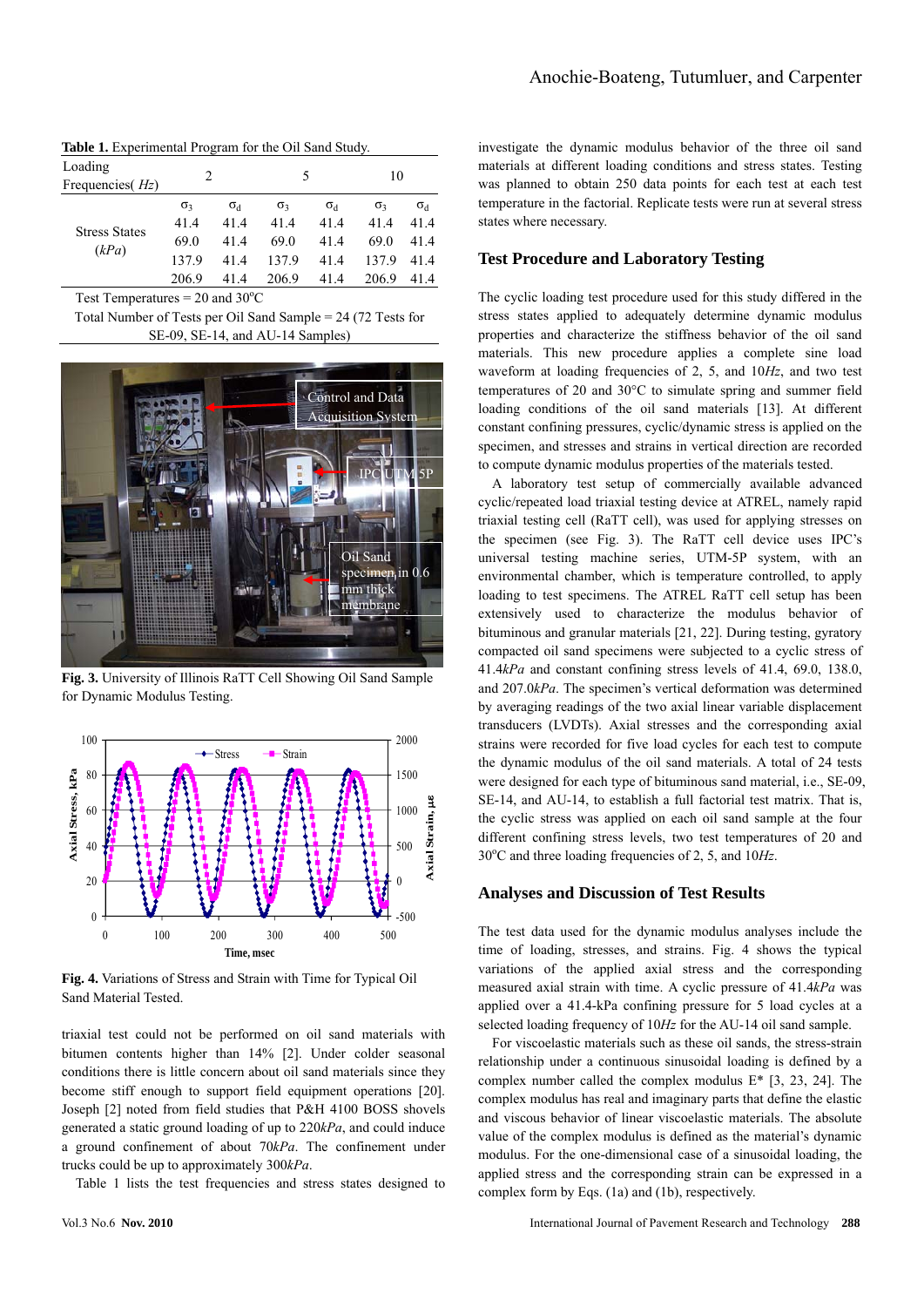$$
\sigma^* = \sigma_0 e^{i\omega t} \tag{1a}
$$

$$
\varepsilon^* = \varepsilon_0 e^{i(\omega t - \delta)} \tag{1b}
$$

where  $\sigma$  is the applied stress,  $\sigma_0$  is the stress amplitude;  $\varepsilon$  is the strain response,  $\varepsilon_0$  is the strain amplitude;  $\omega$  is angular velocity, which is related to frequency by  $\omega = 2\pi f$ ;  $f = 1/T$ ; t is time, and T is period;  $\delta$  is the phase angle related to the time the strain lags behind the stress. Phase angle is an indicator of the viscous (or elastic) properties of the viscoelastic material. For a pure elastic material,  $\delta$ = 0°, and for a pure viscous material,  $\delta$  = 90°. Mathematically, the dynamic modulus is defined as the maximum (peak) dynamic stress divided by the recoverable maximum (peak) axial strain.

From Eqs. (1a) and (1b) the complex modulus,  $E^*(i\omega)$ , is defined as the complex quantity in Eq.  $(2)$ .

$$
E^*(i\omega) = \frac{\sigma^*}{\varepsilon^*} = \frac{\sigma_0}{\varepsilon_0} e^{i\delta} = E^* + iE^*
$$
\n(2)

The real part of the complex modulus is the storage modulus  $(E')$ and the imaginary part is the loss modulus  $(E<sup>n</sup>)$ . The dynamic modulus  $|E^*|$  is the absolute value of the complex modulus, which

is defined mathematically in Eq. (3).

$$
\left| \mathcal{E}^* \right| = \frac{\sigma_0}{\varepsilon_0} \tag{3}
$$

In this study, the generalized function presented in Eq. (4) was used to fit the test data to obtain the peak values for computing dynamic moduli of the oil sand materials. A least squared error regression analysis was performed to determine the amplitude of the sinusoidal pulse for the peak stresses and strains. The ratio of the peak axial stress to peak axial strain obtained from the regression analysis was used to calculate the dynamic modulus of the material tested (see Eq.  $(3)$ ). Eq.  $(4)$  shows the mathematical curve fit function F(t) used to obtain the stress and strain amplitudes to calculate the dynamic modulus values of the oil sand samples.

$$
F(t) = a_0 + a_1 t + b \cos(\omega t) + c \sin(\omega t)
$$
 (4a)

Amplitude = 
$$
\sqrt{b^2 + c^2}
$$
 (4b)

where  $a_0$ ,  $a_1$ , b, and c are regression constants.

A total of about 250 stress-strain data points was recorded for one test or one oil sand specimen at one test temperature. Thus, the laboratory testing program for one oil sand sample provided about 6,000 data points from 12 stress-strain conditions at the two test temperatures. The analyses included dynamic modulus computations and material characterization models were developed to describe the behavior of the oil sand materials. Tables 2 and 3 summarize the test results obtained for the SE-09, SE-14, and AU-14 oil sand samples subjected to the applied confining  $(\sigma_3)$  and cyclic/dynamic  $(\sigma_d)$ stresses at two test temperatures and three loading frequencies.

As expected, the dynamic moduli of all the oil sands tested were generally higher at 20°C than at 30°C. The AU-14 sample with bitumen content of 14.5% generally, had the lowest dynamic moduli and the SE-09 sample with bitumen content of 8.5% had the highest dynamic moduli at all the test conditions. On the average, dynamic moduli of SE-09 sample were about 1.6 and 2.6 times of the average dynamic moduli of the AU-14 sample at 20 and 30°C, respectively. Generally, the phase angles of AU-14 were the highest, and the SE-09 phase angles were the lowest as expected from these materials. No significant differences were found between dynamic moduli and phase angles of the AU-14 and SE-14 (with bitumen content  $w_b = 13.3\%$ ) samples, which could be attributed to the similar amount of bitumen contents in the two samples. Under the same test conditions, the phase angles  $(\delta)$  of all the oil sand materials are higher at 30°C than at 20°C. This is also observed in asphalt mixtures with higher phase angles obtained at higher temperatures than lower temperatures. Generally, at the same loading frequency, the phase angle values of the oil sands are much larger at lower confining stresses.

The variation in air voids content did not influence results of the oil sand materials as the SE-09 with air voids content of 12.6% would have the lowest stiffness properties and the AU-14 with air voids content of 6.7% the highest stiffness properties. Note that the three oil sand samples were tested at their naturally occurring state, i.e. no test could be conducted to check variation of air void contents with stiffness. It can only be assumed that the bitumen content of SE-09 is close to the optimum whereas the bitumen content of AU-14 and SE-14 samples are above the optimum state. Thus, the amount of bitumen content appears to have the dominant effect on the dynamic modulus properties of oil sand materials when compared to the effect of density. These laboratory findings also agree very well with the observed field behavior of oil sand materials [2].

Since no rheology test could be performed on the bitumen to compare results with the dynamic modulus test results, it is not clear if any reasonable correlations exist between the rheological properties and dynamic modulus at the two field temperatures. This is partly due to the fact that no information was found from the most recent field study conducted on these oil sand materials in relation to the rheological properties of the bitumen [2]. However, because the three oil sand samples were obtained from the same natural oil sand deposit, it can be reasonably assumed that the rheological properties should be similar.

The effects of several important factors, i.e., temperature, applied stress, and loading frequency, on the dynamic moduli of the three oil sand materials were investigated next. Note that the applied cyclic/dynamic stress  $(\sigma_d)$  was kept constant for all the tests conducted. Therefore, the different confining stresses applied capture the influence of stress state on dynamic modulus properties of the oil sand materials.

Figs. 5 to 7 show the measured dynamic moduli for the three oil sand samples as a function of loading frequency at 20 and 30°C. For the same loading frequency, the magnitude of the dynamic modulus in general decreases with an increase in temperature. Also, at the same test temperature, the magnitude of the dynamic modulus generally increases with an increase in the loading frequency although in some instances the increase appears not to be significant. For example, such an increase was rather high in the SE-14 and AU-14 materials at 30°C and high confining stress states. An average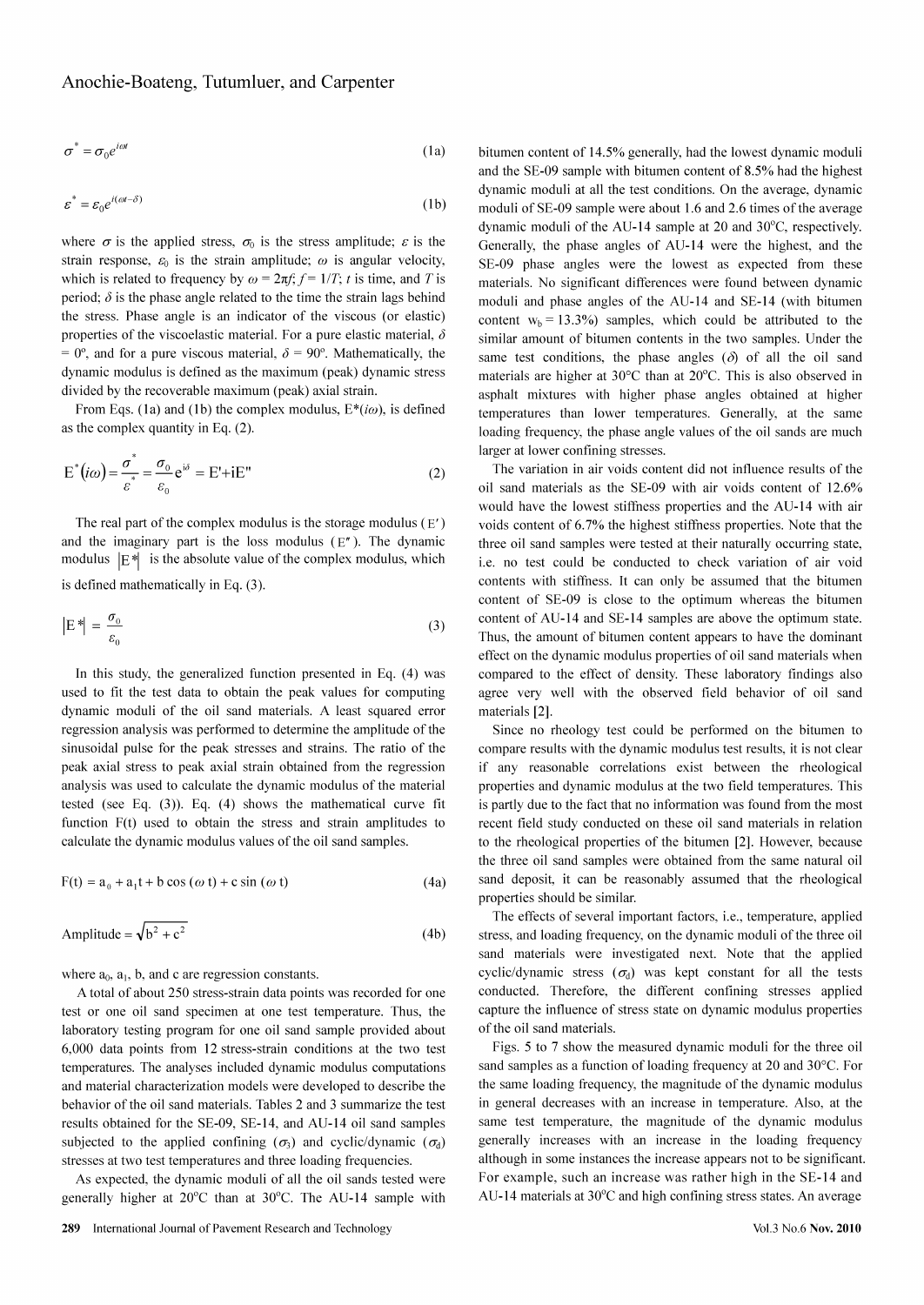|                   |              | <b>SE-09</b>     | Sample |          | SE-14 Sample |              |       |          | AU-14 Sample |                  |       |          |
|-------------------|--------------|------------------|--------|----------|--------------|--------------|-------|----------|--------------|------------------|-------|----------|
| Frequency<br>(Hz) | $\sigma_{3}$ | $\sigma_{\rm d}$ | E*     | $\delta$ | $\sigma_3$   | $\sigma_{d}$ | $E^*$ | $\delta$ | $\sigma_3$   | $\sigma_{\rm d}$ | E*    | $\delta$ |
|                   | (kPa)        | (kPa)            | (MPa)  | (Deg.)   | (kPa)        | (kPa)        | (MPa) | (Deg.)   | (kPa)        | (kPa)            | (MPa) | (Deg.)   |
| $\overline{c}$    | 41.1         | 41.2             | 54.1   | 30.3     | 41.2         | 41.0         | 15.9  | 39.4     | 44.0         | 41.8             | 12.9  | 40.4     |
| 5                 | 41.1         | 40.9             | 87.8   | 29.3     | 41.2         | 40.6         | 27.2  | 40.9     | 43.9         | 42.3             | 25.1  | 42.1     |
| 10                | 41.0         | 40.7             | 110.4  | 29.9     | 41.1         | 41.0         | 43.5  | 42.7     | 43.5         | 42.5             | 45.0  | 41.7     |
| $\overline{c}$    | 69.0         | 41.4             | 171.2  | 14.9     | 69.0         | 41.3         | 52.2  | 31.0     | 70.7         | 42.9             | 30.6  | 35.9     |
| 5                 | 69.0         | 41.2             | 189.7  | 17.8     | 69.0         | 40.9         | 66.6  | 33.0     | 70.8         | 40.6             | 56.0  | 38.3     |
| 10                | 69.0         | 41.0             | 205.1  | 21.0     | 69.0         | 42.0         | 100.1 | 32.2     | 70.9         | 41.1             | 103.7 | 32.6     |
| $\overline{c}$    | 139.0        | 41.4             | 287.1  | 12.0     | 139.0        | 42.2         | 177.3 | 15.6     | 140.3        | 41.1             | 174.8 | 16.3     |
| 5                 | 139.0        | 40.8             | 308.1  | 14.7     | 139.0        | 41.6         | 192.7 | 18.9     | 140.3        | 41.0             | 202.7 | 17.0     |
| 10                | 139.0        | 39.2             | 327.5  | 15.0     | 139.0        | 41.3         | 236.8 | 20.5     | 140.4        | 40.8             | 230.1 | 16.0     |
| 2                 | 208.9        | 40.2             | 373.3  | 10.5     | 208.9        | 42.2         | 285.0 | 12.6     | 209.9        | 40.6             | 287.8 | 11.0     |
| 5                 | 208.9        | 39.5             | 411.5  | 12.5     | 208.9        | 41.1         | 313.8 | 14.4     | 209.9        | 40.3             | 305.7 | 12.5     |
| 10                | 208.9        | 40.4             | 502.5  | 14.7     | 208.9        | 39.3         | 343.2 | 18.4     | 210.0        | 38.9             | 334.3 | 12.0     |

**Table 2.** Dynamic Modulus Test Results for Oil Sand Samples at Temperature =  $20^{\circ}$ C.

**Table 3.** Dynamic Modulus Test Results for Oil Sand Samples at Temperature =  $30^{\circ}$ C

|                   |              | <b>SE-09</b> | Sample |          |            |              | SE-14 Sample |          |            | AU-14 Sample     |       |          |
|-------------------|--------------|--------------|--------|----------|------------|--------------|--------------|----------|------------|------------------|-------|----------|
| Frequency<br>(Hz) | $\sigma_{3}$ | $\sigma_{d}$ | $E^*$  | $\delta$ | $\sigma_3$ | $\sigma_{d}$ | E*           | $\delta$ | $\sigma_3$ | $\sigma_{\rm d}$ | E*    | $\delta$ |
|                   | (kPa)        | (kPa)        | (MPa)  | (Deg.)   | (kPa)      | (kPa)        | (MPa)        | (Deg.)   | (kPa)      | (kPa)            | (MPa) | (Deg.)   |
| 2                 | 41.2         | 40.8         | 19.8   | 36.2     | 43.4       | 41.8         | 9.0          | 42.4     | 43.4       | 41.8             | 8.84  | 42.0     |
| 5                 | 41.2         | 40.4         | 28.6   | 35.8     | 42.0       | 40.0         | 12.1         | 42.8     | 43.9       | 41.3             | 11.7  | 44.2     |
| 10                | 41.3         | 39.8         | 34.2   | 36.4     | 42.2       | 40.0         | 17.8         | 45.3     | 43.7       | 41.3             | 17.6  | 43.2     |
| 2                 | 69.0         | 41.3         | 77.3   | 22.1     | 70.9       | 41.2         | 14.1         | 33.7     | 70.8       | 41.3             | 15.3  | 32.6     |
| 5                 | 69.0         | 41.0         | 103.5  | 29.8     | 69.7       | 40.3         | 21.3         | 34.7     | 71.1       | 41.1             | 20.9  | 39.0     |
| 10                | 69.0         | 40.9         | 112.4  | 29.9     | 69.7       | 42.0         | 33.0         | 35.8     | 71.2       | 40.9             | 32.9  | 38.5     |
| $\overline{c}$    | 139.0        | 41.3         | 224.5  | 20.0     | 140.0      | 43.4         | 39.9         | 23.5     | 140.3      | 41.2             | 48.3  | 25.4     |
| 5                 | 138.9        | 40.7         | 235.2  | 20.8     | 138.9      | 42.9         | 60.1         | 24.4     | 140.2      | 40.9             | 71.0  | 29.4     |
| 10                | 138.9        | 39.1         | 246.4  | 20.7     | 139.0      | 41.8         | 111.6        | 29.7     | 140.4      | 40.1             | 110.0 | 30.1     |
| 2                 | 208.9        | 40.1         | 311.4  | 17.0     | 209.7      | 42.8         | 100.1        | 18.3     | 209.9      | 40.5             | 108.4 | 16.1     |
| 5                 | 209.6        | 38.5         | 340.0  | 16.3     | 208.9      | 40.7         | 152.8        | 18.3     | 209.9      | 39.2             | 154.5 | 17.7     |
| 10                | 208.9        | 39.4         | 414.2  | 16.7     | 208.9      | 41.2         | 240.8        | 18.8     | 209.9      | 36.6             | 233.2 | 17.3     |

increase of about 40% in dynamic modulus was observed in the SE-09 sample when the loading frequency increased from 2 to 10Hz. Under the same conditions, there was more than 70% average increase in the dynamic modulus values for the SE-14 sample, and more than 100% for AU-14 sample at the two test temperatures. This implies high grade oil sand materials are very sensitive to changes in temperature and loading frequency.

Clyne et al. [25] reported a similar effect of loading frequency on the stiffness of bituminous materials. Generally, the dynamic modulus of the three oil sand materials significantly increased with increasing confining stress at the same loading frequencies and temperatures. Agar et al. [8] and Dusseault and Morgenstern [9] reported that oil sand materials exhibited dense interlocking grain structure. At intermediate and high temperatures, the modulus property of most bituminous materials, e.g., hot-mix asphalt depends to a large extent on the aggregate interlock, which makes the material stiffer when confining stress increases. As shown in Figs. 5 to 7, the effect of the confining (or bulk) stress is significant. The modulus generally increases at higher confining stress levels. The increase in dynamic modulus is generally larger at  $30^{\circ}$ C than at 20°C due to the fact that oil sands become more stress-dependent at higher temperatures. Uzan [26] and Pellinen [27] found similar behavior for hot-mix asphalt materials, i.e., the increase in dynamic modulus was larger at high temperatures than at low temperatures.

Future studies on oil sand materials to include moisture damage, rheology, and mixing with regular mixtures shall support the use of oil sand materials as potential wearing courses to seek for optimum oil sand content instead of using them only as subgrades in flexible pavements.

## **Statistical Analyses and Model Development**

Approximately 6,000 data points generated for each oil sand sample at the two test temperatures statistically provide a high confidence in the characterization models developed. The test results in this study show that oil sand behavior is mainly influenced by temperature and loading conditions, i.e., loading frequency and applied stresses, in accordance with the sample's bitumen content. In addition, to properly model the dynamic modulus of the oil sand there is also a need to include all the important field controlling factors in the material characterization. Field studies indicated that during the hottest months in spring and summer, oil sands soften to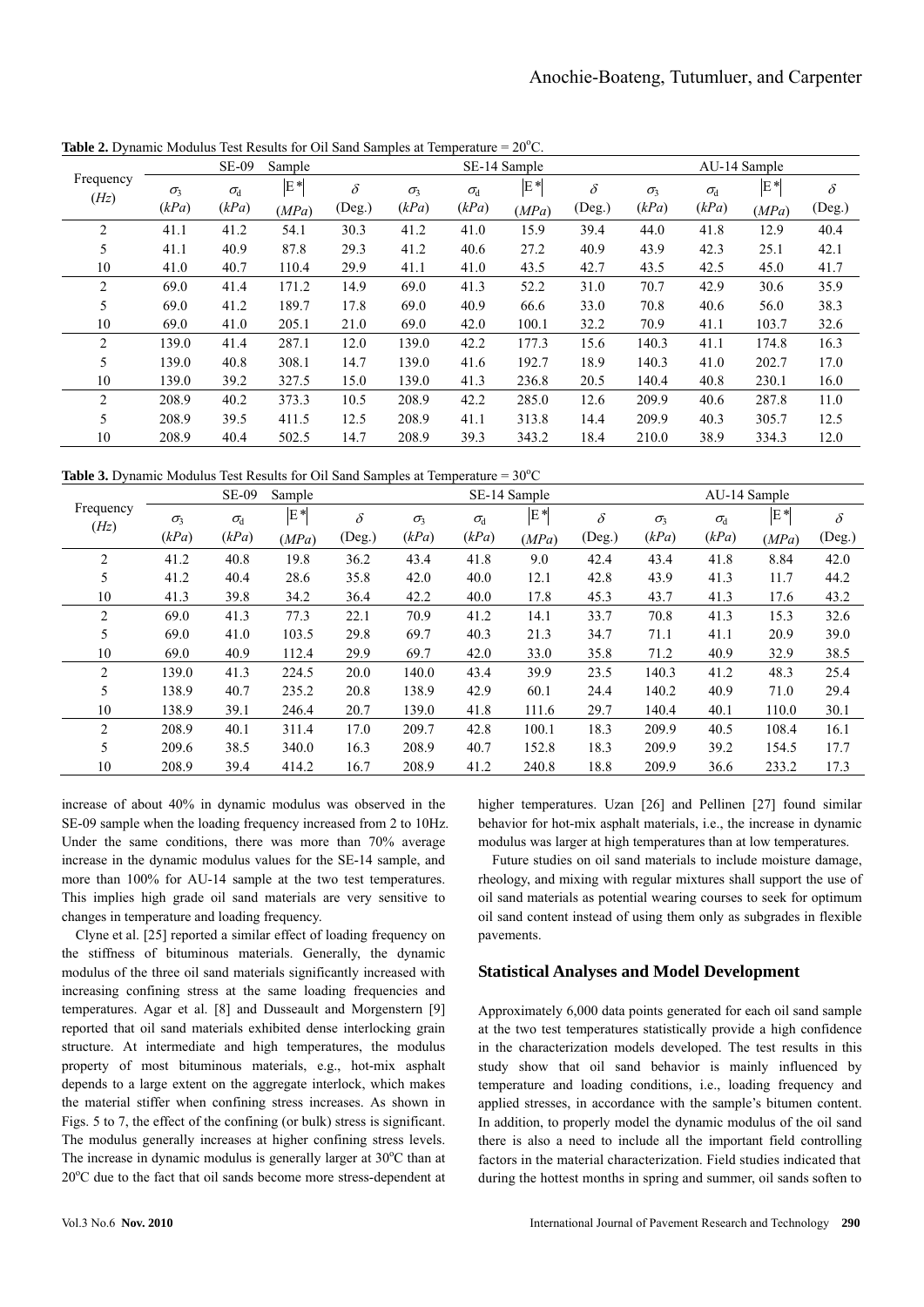

**Fig. 5.** Temperature, Stress, and Frequency Effects on Dynamic Modulus of SE-09.



**Fig. 6.** Temperature, Stress, and Frequency Effects on Dynamic Modulus of SE-14.



**Fig. 7.** Temperature, Stress, and Frequency Effects on Dynamic Modulus of AU-14.

the extent that routine operations of equipment such as trucks and shovels become problematic [2, 20]. This behavior is widely attributed to the presence of highly viscous bitumen in the oil sand, and the time dependent behavior of the material. Therefore, characterization models for oil sand materials should consider the effects of frequency, temperature, the applied loading response, and bitumen content.

The correlation coefficient (R-square) selection method in the SAS statistical software was first used to determine which independent variables were potential candidates for the models. The variables used in the selection include the applied stress states and measured strains, compacted air voids levels (densities), temperature, loading frequency, water content, and bitumen content. It was found that dynamic modulus of the oil sand materials tested have little correlation with water content, air voids level, loading frequency, and the measured strains. Therefore, the applied bulk stress ( $\theta$ ), temperature (T) and bitumen content ( $w<sub>b</sub>$ ) were used for modeling the dynamic modulus. Note that bulk stress ( $\theta = \sigma_d + 3\sigma_3$ ) was used in the analyses instead of confining stress to include the applied cyclic/dynamic stress. Recall that increasing loading frequency directly affected dynamic moduli of the oil sand materials. However, for viscoelastic materials, the influence of increasing loading frequency is generally similar to the effect of decreasing temperature. This suggests that having a temperature in the model may provide a better indication than including loading frequency in the model. Joseph [20] indicated that the considerable amount of bitumen, high applied loads from mining equipment, and seasonal changes in temperature are major factors that control the modulus and deformation behaviour of oil sand materials in the field. Therefore, a practical oil sand model should account for the effects of the stress states, temperature, and bitumen content. Among all the mathematical forms considered, such as linear, nonlinear, logarithmic, and hyperbolic, the power function was the most suitable for modeling dynamic moduli of the oil sand materials.

Since the overall objective was to establish a basic understanding as well as to develop practical predictive equations to estimate field stiffness behavior of oil sands, the stress-strain data sets were combined to create individual databases of the three oil sand materials. The SAS software package was used to perform nonlinear multiple regression analyses to establish dynamic modulus characterization models for the oil sand materials. Table 4(a) lists two dynamic modulus models developed for each oil sand material and the model parameters obtained from the regression analyses. No significant differences were found among the model parameters for the three oil sands.

A close examination of the test results at the different test conditions, and the physical properties of the three oil sands such as particle size distribution, density, and water content with the assumption of similar bitumen properties suggested that the individual databases could be combined for further analyses. Therefore, it was reasonable to combine the test data to develop a generalized model for the oil sands. The combined database allowed bitumen content to be included as a variable in the analyses again with the assumption that bitumen rheological properties were similar among the three oil sands. Table 4(b) lists the generalized dynamic modulus models developed using the combined test data and gives the model parameters obtained from stepwise multiple regression analyses. The coefficient of correlation  $(R^2)$  value obtained for model 1 indicates stress dependency was significant and had to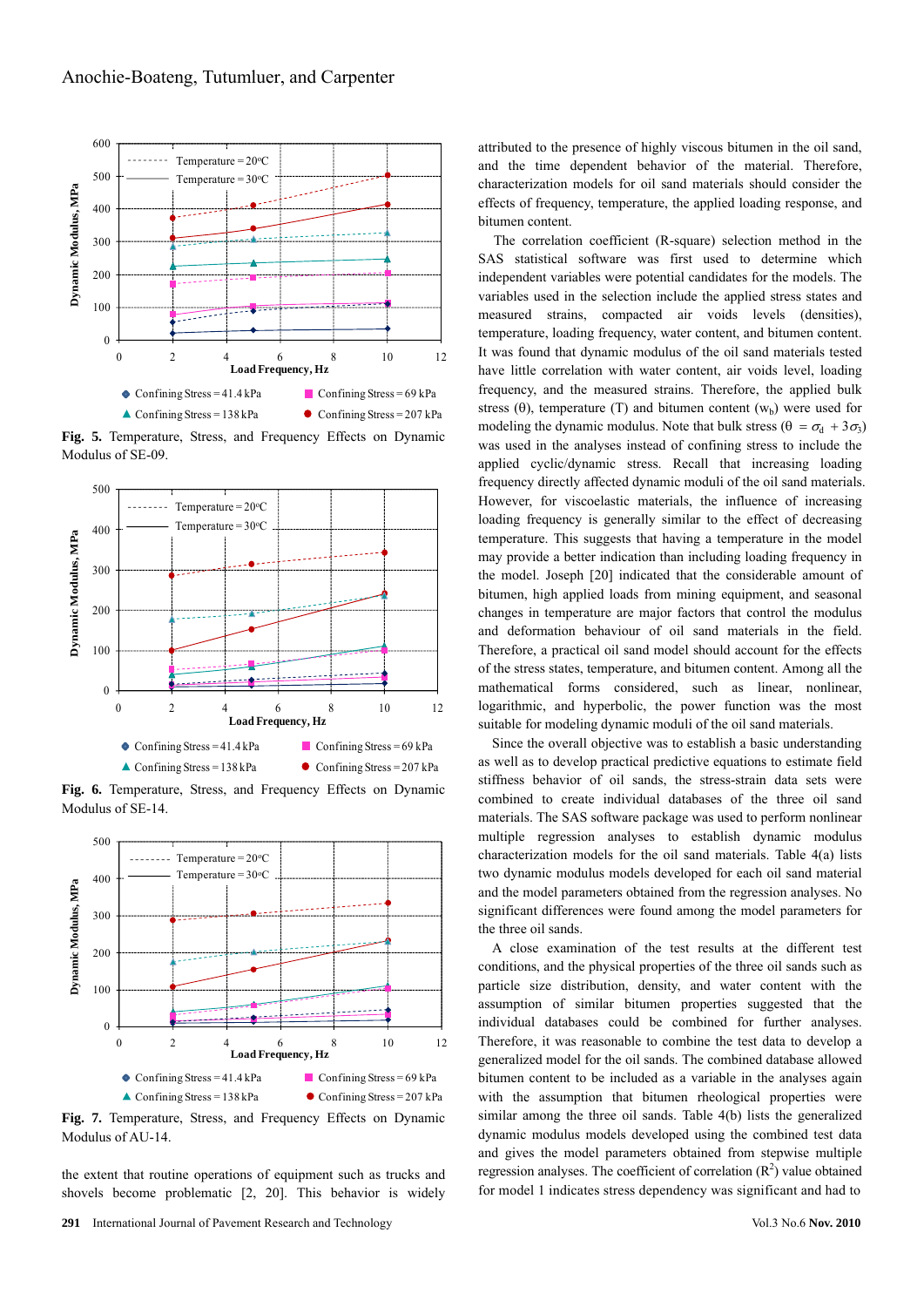|            | <b>Table 4(a).</b> Regression Models Developed for Dynamic Modulus of Each Oil Sand. |       |                |       |             |
|------------|--------------------------------------------------------------------------------------|-------|----------------|-------|-------------|
| Model 1    | $\left E^*\right  = A \theta^{k_1}$                                                  |       |                |       |             |
| Model 2    | $ E^*  = A \theta^{k_1} T^{k_2}$                                                     |       |                |       |             |
| Model      |                                                                                      |       |                | $R^2$ | <b>RMSE</b> |
| Parameters | Log A                                                                                | $k_1$ | k <sub>2</sub> |       |             |
|            | SE-09 Sample (Suncor Energy; Bitumen Content = $8.5\%$ )                             |       |                |       |             |
| Model 1    | $-1.469$                                                                             | 1.455 |                | 0.79  | 0.186       |
| Model 2    | 0.434                                                                                | 1.455 | $-1.369$       | 0.88  | 0.140       |
|            | SE-14 Sample (Suncor Energy; Bitumen Content = $13.3\%$ )                            |       |                |       |             |
| Model 1    | $-2.668$                                                                             | 1.773 |                | 0.73  | 0.266       |
| Model 2    | 0.614                                                                                | 1.782 | $-2.378$       | 0.91  | 0.155       |
|            | AU-14 Sample (Syncrude Canada; Bitumen Content = $14.5\%$ )                          |       |                |       |             |
| Model 1    | $-3.044$                                                                             | 1.912 |                | 0.77  | 0.246       |
| Model 2    | $-0.201$                                                                             | 1.911 | $-2.044$       | 0.90  | 0.163       |

orien Madele December of Can Demonsio Madeleon C.P. als Ott Gand

Table 4(b), Generalized Models Developed for Dynamic Moduli of Oil Sand Materials.

| Table T(b). Ochemized models Developed for Dynamic model of On Sand materials. |                                            |       |                |                |       |             |  |  |
|--------------------------------------------------------------------------------|--------------------------------------------|-------|----------------|----------------|-------|-------------|--|--|
| Model 1                                                                        | $\left E^*\right  = A \theta^{k_1}$        |       |                |                |       |             |  |  |
| Model 2                                                                        | $E^*$ = A $\theta^{k_1} w_{h}^{k_2}$       |       |                |                |       |             |  |  |
| Model 3                                                                        | $E^*$ = A $\theta^{k_1} w_b^{k_2} T^{k_3}$ |       |                |                |       |             |  |  |
|                                                                                | <b>Model Parameters</b>                    |       |                |                |       |             |  |  |
| Model                                                                          | Log A                                      |       | $k_2$          | k <sub>3</sub> | $R^2$ | <b>RMSE</b> |  |  |
|                                                                                | $-2.352$                                   | 1.698 | $\blacksquare$ | ۰              | 0.63  | 0.304       |  |  |
| $\overline{c}$                                                                 | $-0.366$                                   | 1.710 | $-1.882$       | ۰              | 0.78  | 0.235       |  |  |
| 3                                                                              | 2.310                                      | 1.712 | $-1.882$       | $-1.930$       | 0.90  | 0.160       |  |  |

be adequately considered for predicting dynamic moduli.

Since a comprehensive but yet practical model should also account for the additional effects of temperature and bitumen content in the oil sand, model 3 listed in Table 4(b) can be proposed as a more advanced model for field validation to estimate dynamic modulus behavior of these oil sands. The differences in  $\mathbb{R}^2$  values of the generalized models indicate that the bitumen content and temperature have significant effects on the dynamic modulus. For instance, the  $R^2$  value was improved by more than 20% when the bitumen content term was included in model 2, and about 42% after both bitumen content and temperature terms were included in the model 3. This observation supports the fact that bitumen content and temperature have major effects on the stiffness behavior of oil sand materials in the field [2]. The high  $R^2$  value obtained for model 3  $(R<sup>2</sup> = 0.9)$  indicate that the model can be proposed for routine use in the estimation of oil sand field moduli. Further validation and verification of model 3 can be accomplished using results of additional laboratory and field tests.

The selected dynamic modulus model of the oil sand materials is given as follows:

$$
\left| E^{\dagger} \right| (MPa) = 204 \theta^{1.712} \, w_b^{-1.882} \, T^{-1.930}
$$
\n
$$
R^2 = 0.90, \, RMSE = 0.161 \tag{5}
$$

In this equation, the coefficient representing model parameter A in Table 4(b) is proportional to the dynamic moduli of the oil sand materials. This implies that the values of A should be positive since modulus cannot be negative. Also, increasing the bulk stress in the model should produce a stiffening of the oil sand materials to result in a higher dynamic modulus. That is, parameter  $k_1$  of the bulk

modulus term should be positive. On the other hand, parameters  $k_2$ and  $k_3$  in the model should be negative since increasing bitumen content and temperature generally results in a softening of bituminous materials. This suggests that at higher temperatures the dynamic modulus or stiffness of the oil sand material would be mainly influenced by the sand skeleton, and increase as the mining trucks get heavier in the field. Thus, the modulus or stiffness of oil sand materials would exhibit stress hardening behavior similar to the case of granular materials.

#### **Summary and Conclusions**

Oil sand materials exhibit stress dependent, viscoelastic and plastic behavior under dynamic loading of off-road construction and mining equipment. Oil sands are currently used as construction materials, specifically as subgrade materials for temporary and permanent roads in oil sand fields for hauling activities. The applied load levels, i.e., stress states, temperature, and loading frequency mainly affect behavior of oil sand materials in the field. Several studies have indicated that dynamic modulus better characterizes the stiffness behavior of bituminous materials compared to the resilient modulus, which is often used for subgrade soils and unbound aggregate base/subbase materials. However, no studies in the literature were found to compare dynamic modulus of oil sands at different temperatures and loading frequencies as well as different loading stress states.

This paper dealt with measuring and characterizing dynamic modulus properties of three types of oil sands referred to as SE-09, SE-14, and AU-14, with bitumen contents of 8.5, 13.3, and 14.5% by weight, respectively. A newly proposed cyclic load triaxial test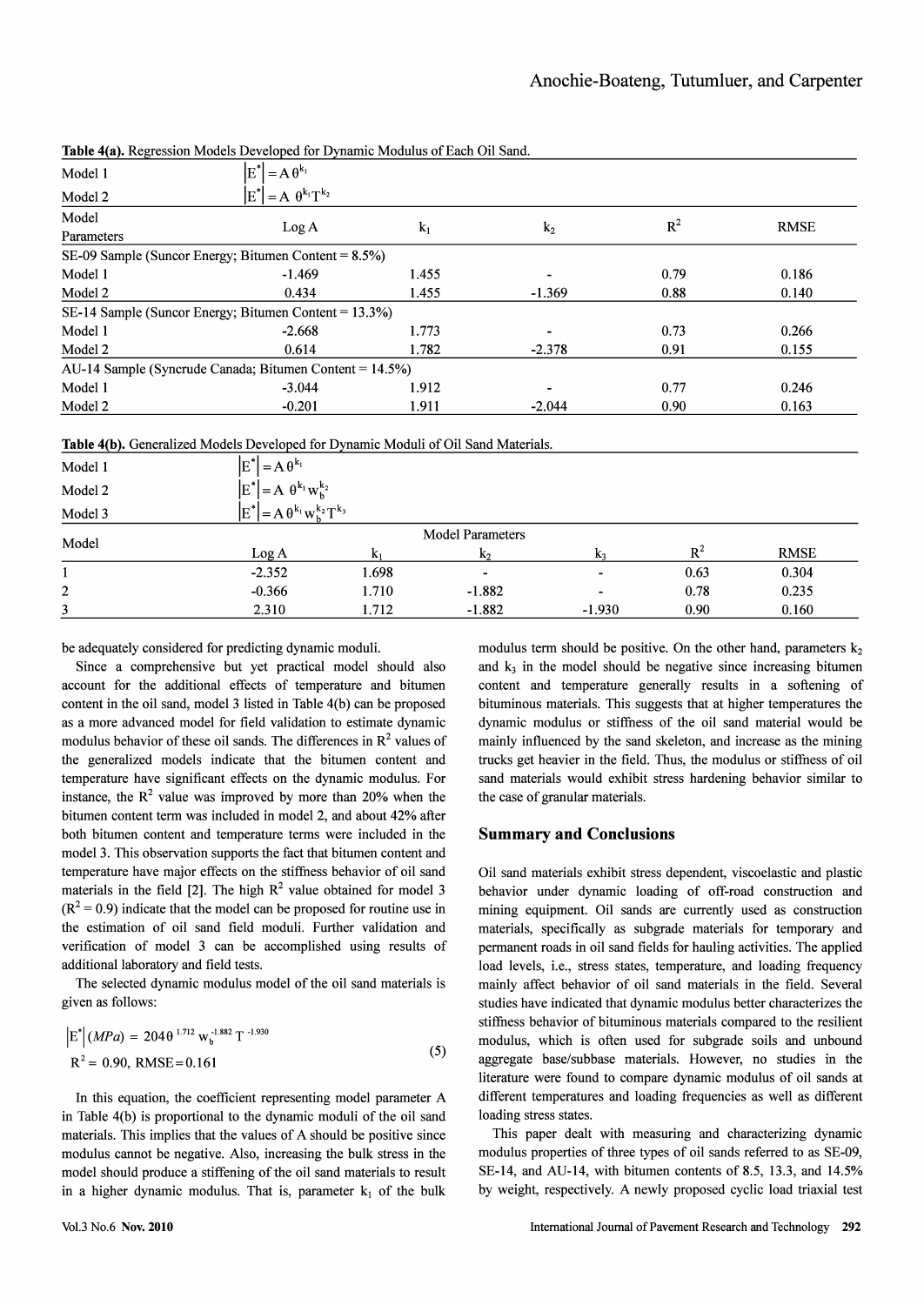procedure applied stress states determined from typical field loading characteristics of haul trucks and mining equipment. The experimental program carried out on the three oil sands involved conducting dynamic modulus tests under simulated close-to-field densities and applied stress at three different loading frequencies and two temperatures. Bitumen content commonly affected dynamic modulus of the oil sand materials with the sample with lowest bitumen content having the highest modulus values compared to lower modulus values for the oil sand sample with higher bitumen content. Generally, the dynamic modulus behavior of all the three oil sand materials under different temperatures and loading frequencies were typical of bituminous materials.

Based on the database established from the testing program, oil sand dynamic modulus models were developed as power functions of the applied bulk stresses and temperature for each oil sand material. When the entire test data from the three oil sands were combined, unified/generalized dynamic modulus models were successfully developed to account for the test variables, i.e., applied bulk stress, temperature, and bitumen content. A more accurate approach would be to use dynamic modulus models for each oil sand material with known bitumen property separately. The models obtained from the dynamic modulus tests for the oil sand materials were found to be reasonable based on high correlation coefficients, although field calibration factors will be necessary to ascertain the overall performance of the models. The proposed dynamic modulus model provides practical predictive equations that may be calibrated or validated, and used in the field to estimate stiffness and deformation behavior of oil sand materials at different stress states and temperatures. Further validation and verification plan is recommended to test the validity of the proposed model with results of additional laboratory and field tests of oil sand materials having similar characteristics as those used in this study.

## **Acknowledgements**

The authors would like to acknowledge Dr. Liqun Chi of Caterpillar, Inc. of Peoria, Illinois for providing the oil sand samples and for his valuable insights in this Caterpillar funded study. Also, the contributions of Dr Kaiming Xia, formerly of Caterpillar, Inc., to this study are greatly appreciated.

## **References**

- 1. National Energy Board, (2004). *Canada's Oil Sands: Opportunities and Challenges to 2015*, The Publications Office, National Energy Board, Calgary, Alberta, Canada.
- 2. Joseph, T.G., (2005). Physical, Static and Inferred Dynamic Loaded Properties of Oil Sand, *Final Progress Report, Phases I, II, & III*, Caterpillar, Inc., Peoria, Illinois.
- 3. ASTM, (2003). Standard Test Method for Dynamic Modulus of Asphalt Mixtures, *ASTM D3497*, ASTM, USA.
- 4. Schwartz, C.W., (2005). Evaluation of the Witczak Dynamic Modulus Prediction Model, *84th Annual Meeting of the Transportation Research Board*, Paper No. 05-2112, Washington DC, USA.
- 5. Dougan, C.E., Stephens, J.E., Mahoney, J., and Hansen, G., (2003). E\* - Dynamic Modulus: Test Protocol - Problems and

Solutions, *Report No. CT-SPR-0003084-F-03-3*, University of Connecticut, Storrs, CT, USA.

- 6. Witczak, M.W., Kaloush, K., Pellinen, T., El-Basyouny, M., and Von Quintus, H., (2002). Simple Performance Test for Superpave Mix Design, *NCHRP Report 465*, Transportation Research Board, Washington DC, USA.
- 7. Yoder, E.J. and Witczak, M.W., (1975). *Principles of Pavement Design*, Wiley, New York, USA.
- 8. Agar, J.G., Morgenstern, N.R., and Scott, J.D., (1987). Shear Strength and Stress-Strain Behavior of Athabasca Oil Sand at Elevated Temperatures and Pressures, *Canadian Geotechnical Journal,* 24(1), pp. 1-10.
- 9. Dusseault, M.B. and Morgenstern, N.R., (1978). Shear Strength of Athabasca Oil Sands, *Canadian Geotechnical Journal,* 15(2), pp. 216-238.
- 10. Samieh, A.M. and Wong, R.C.K., (1997). Deformation of Athabasca Oil Sand in Triaxial Compression Tests at Low Effective Stresses under Varying Boundary Conditions, *Canadian Geotechnical Journal,* 34(6), pp. 985-990.
- 11. Samieh, A.M. and Wong, R.C.K., (1998). Modeling the Responses of Athabasca Oil Sand in Triaxial Compression Tests at Low Pressure, *Canadian Geotechnical Journal,* 35(2), pp. 395-406.
- 12. Wong, R.C.K., (1999). Mobilized Strength Components of Athabasca Oil Sand in Triaxial Compression, *Canadian Geotechnical Journal,* 36(4), pp. 718-735.
- 13. Anochie-Boateng, J.K., (2007). Advanced Testing and Characterization of Transportation Soils and Bituminous Soils, *PhD Dissertation*, University of Illinois at Urbana-Champaign, Urbana, Illinois, USA.
- 14. AASHTO, (2009). Standard Method of Test for Determining the Asphalt Binder Content of Hot Mix Asphalt (HMA) by the Ignition Method, *AASHTO T 308*, AASHTO, USA.
- 15. AASHTO, (2004). Laboratory Determination of Moisture Content of Soils, *AASHTO T 265*, AASHTO, USA.
- 16. AASHTO, (2006). Standard Method of Test for Sieve Analysis of Fine and Coarse Aggregates, *AASHTO T 27*, AASHTO, USA.
- 17. Cameron, R. and Lord, E.R.F., (1988). Compaction Characteristics of Athabasca Tar Sand and its Suitability as a Backfill Material, *Proceedings,* 4<sup>th</sup> International Conference on *Heavy Crude and Tar Sands,* Vol. 3, pp. 107-115, Edmonton, Alberta, Canada.
- 18. AASHTO, (2005). Standard Method of Test for Bulk Specific Gravity of Compacted Hot Mix Asphalt (HMA) Using Saturated Surface-Dry Specimens, *AASHTO T 166*, AASHTO, USA.
- 19. AASHTO, (2009). Standard Method of Test for Theoretical Maximum Specific Gravity and Density of Hot Mix Asphalt (HMA), *AASHTO T 209*, AASHTO, USA.
- 20. Joseph, T.G., (2002). OsEIP: The Oil Sands-equipment Interactions Program. *CIM Bulletin,* 95(1064), pp. 58-61.
- 21. Adu-Osei, A., (2000). Characterization of Unbound Granular Layers in Flexible Pavements, *PhD Dissertation,* Texas A & M Univ., College Station, TX, USA.
- 22. Carpenter, S. and Vavrik, W., (2001). Repeated Triaxial Testing during Mix Design for Performance Characterization, *Transportation Research Record*, No. 1767, pp. 76-84.